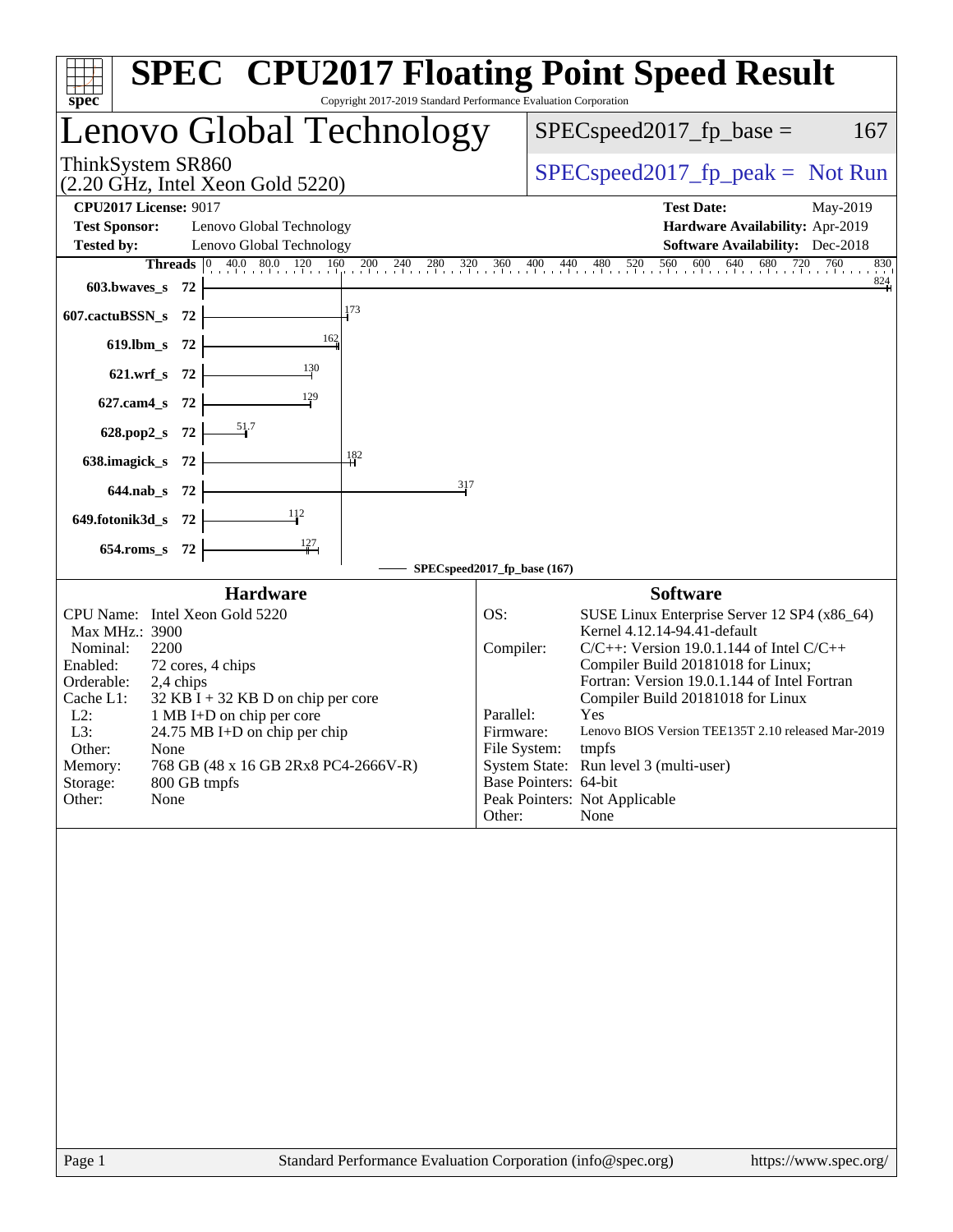

# Lenovo Global Technology

 $SPEC speed2017<sub>fp</sub> base =  $167$$ 

(2.20 GHz, Intel Xeon Gold 5220)

ThinkSystem SR860<br>  $SPEC speed2017<sub>fp</sub> peak = Not Run$ 

**[Test Sponsor:](http://www.spec.org/auto/cpu2017/Docs/result-fields.html#TestSponsor)** Lenovo Global Technology **[Hardware Availability:](http://www.spec.org/auto/cpu2017/Docs/result-fields.html#HardwareAvailability)** Apr-2019 **[Tested by:](http://www.spec.org/auto/cpu2017/Docs/result-fields.html#Testedby)** Lenovo Global Technology **[Software Availability:](http://www.spec.org/auto/cpu2017/Docs/result-fields.html#SoftwareAvailability)** Dec-2018

**[CPU2017 License:](http://www.spec.org/auto/cpu2017/Docs/result-fields.html#CPU2017License)** 9017 **[Test Date:](http://www.spec.org/auto/cpu2017/Docs/result-fields.html#TestDate)** May-2019

## **[Results Table](http://www.spec.org/auto/cpu2017/Docs/result-fields.html#ResultsTable)**

|                             |                            |                |                | <b>Base</b>    |            |                |       |                |                |              | <b>Peak</b>    |              |                |              |
|-----------------------------|----------------------------|----------------|----------------|----------------|------------|----------------|-------|----------------|----------------|--------------|----------------|--------------|----------------|--------------|
| <b>Benchmark</b>            | <b>Threads</b>             | <b>Seconds</b> | Ratio          | <b>Seconds</b> | Ratio      | <b>Seconds</b> | Ratio | <b>Threads</b> | <b>Seconds</b> | <b>Ratio</b> | <b>Seconds</b> | <b>Ratio</b> | <b>Seconds</b> | <b>Ratio</b> |
| 603.bwayes s                | 72                         | 71.3           | 828            | 71.6           | 824        | 71.7           | 823   |                |                |              |                |              |                |              |
| 607.cactuBSSN s             | 72                         | 96.1           | 173            | 96.3           | 173        | 95.9           | 174   |                |                |              |                |              |                |              |
| $619.1$ bm s                | 72                         | 32.2           | 163            | 32.7           | 160        | 32.3           | 162   |                |                |              |                |              |                |              |
| $621$ .wrf s                | 72                         | 102            | 130            | 102            | 130        | 102            | 130   |                |                |              |                |              |                |              |
| $627$ .cam $4$ <sub>s</sub> | 72                         | 68.7           | <u>129</u>     | 68.8           | 129        | 68.5           | 129   |                |                |              |                |              |                |              |
| $628.pop2_s$                | 72                         | 228            | 52.2           | 233            | 50.9       | 229            | 51.7  |                |                |              |                |              |                |              |
| 638.imagick_s               | 72                         | 81.3           | 177            | 79.0           | 183        | 79.2           | 182   |                |                |              |                |              |                |              |
| $644$ .nab s                | 72                         | 55.2           | <u>317</u>     | 55.1           | 317        | 55.4           | 316   |                |                |              |                |              |                |              |
| 649.fotonik3d s             | 72                         | 81.3           | 112            | 81.1           | 112        | 80.2           | 114   |                |                |              |                |              |                |              |
| $654$ .roms s               | 72                         | 114            | 138            | 124            | <u>127</u> | 126            | 125   |                |                |              |                |              |                |              |
|                             | $SPEC speed2017$ fp base = |                | 167            |                |            |                |       |                |                |              |                |              |                |              |
| $SPEC speed2017_fp_peak =$  |                            |                | <b>Not Run</b> |                |            |                |       |                |                |              |                |              |                |              |

Results appear in the [order in which they were run.](http://www.spec.org/auto/cpu2017/Docs/result-fields.html#RunOrder) Bold underlined text [indicates a median measurement](http://www.spec.org/auto/cpu2017/Docs/result-fields.html#Median).

## **[Operating System Notes](http://www.spec.org/auto/cpu2017/Docs/result-fields.html#OperatingSystemNotes)**

```
 Stack size set to unlimited using "ulimit -s unlimited"
Tmpfs filesystem can be set with:
mount -t tmpfs -o size=800g tmpfs /home
Process tuning setting:
 echo 50000 > /proc/sys/kernel/sched_cfs_bandwidth_slice_us
 echo 240000000 > /proc/sys/kernel/sched_latency_ns
 echo 5000000 > /proc/sys/kernel/sched_migration_cost_ns
 echo 100000000 > /proc/sys/kernel/sched_min_granularity_ns
 echo 150000000 > /proc/sys/kernel/sched_wakeup_granularity_ns
```
#### **[General Notes](http://www.spec.org/auto/cpu2017/Docs/result-fields.html#GeneralNotes)**

Environment variables set by runcpu before the start of the run: KMP\_AFFINITY = "granularity=fine,compact" LD\_LIBRARY\_PATH = "/home/cpu2017-1.0.5-ic19.0u1/lib/intel64" OMP\_STACKSIZE = "192M" Binaries compiled on a system with 1x Intel Core i9-7900X CPU + 32GB RAM memory using Redhat Enterprise Linux 7.5 Transparent Huge Pages enabled by default Prior to runcpu invocation Filesystem page cache synced and cleared with: sync; echo 3> /proc/sys/vm/drop\_caches NA: The test sponsor attests, as of date of publication, that CVE-2017-5754 (Meltdown) is mitigated in the system as tested and documented. Yes: The test sponsor attests, as of date of publication, that CVE-2017-5753 (Spectre variant 1) is mitigated in the system as tested and documented.

**(Continued on next page)**

| Page 2<br>Standard Performance Evaluation Corporation (info@spec.org)<br>https://www.spec.org/ |
|------------------------------------------------------------------------------------------------|
|------------------------------------------------------------------------------------------------|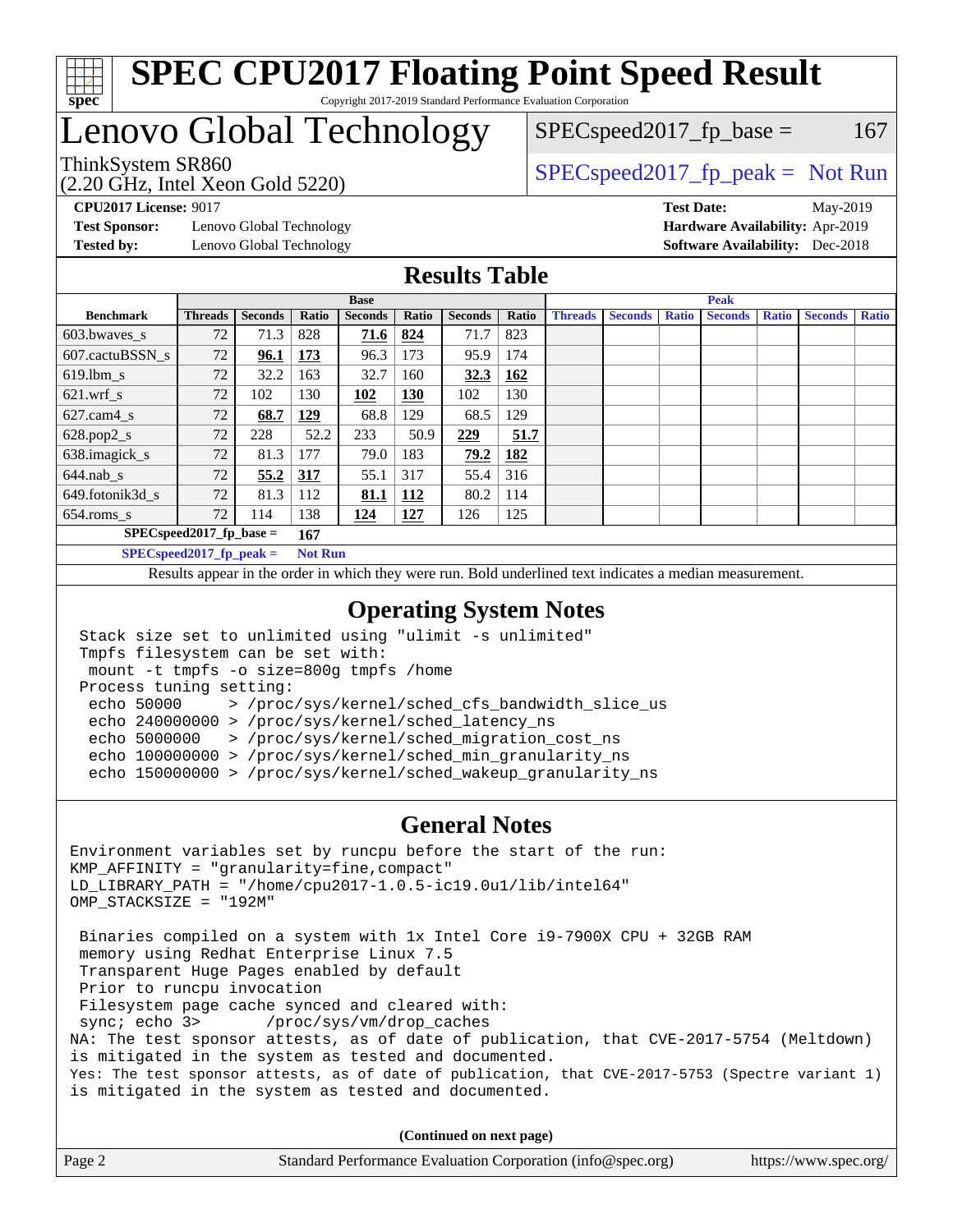

Lenovo Global Technology

 $SPEC speed2017<sub>fp</sub> base =  $167$$ 

(2.20 GHz, Intel Xeon Gold 5220)

ThinkSystem SR860<br>  $SPEC speed2017<sub>rfp</sub> peak = Not Run$ 

**[Test Sponsor:](http://www.spec.org/auto/cpu2017/Docs/result-fields.html#TestSponsor)** Lenovo Global Technology **[Hardware Availability:](http://www.spec.org/auto/cpu2017/Docs/result-fields.html#HardwareAvailability)** Apr-2019 **[Tested by:](http://www.spec.org/auto/cpu2017/Docs/result-fields.html#Testedby)** Lenovo Global Technology **[Software Availability:](http://www.spec.org/auto/cpu2017/Docs/result-fields.html#SoftwareAvailability)** Dec-2018

**[CPU2017 License:](http://www.spec.org/auto/cpu2017/Docs/result-fields.html#CPU2017License)** 9017 **[Test Date:](http://www.spec.org/auto/cpu2017/Docs/result-fields.html#TestDate)** May-2019

## **[General Notes \(Continued\)](http://www.spec.org/auto/cpu2017/Docs/result-fields.html#GeneralNotes)**

Yes: The test sponsor attests, as of date of publication, that CVE-2017-5715 (Spectre variant 2) is mitigated in the system as tested and documented. Yes: The test sponsor attests, as of date of publication, that CVE-2018-3640 (Spectre variant 3a) is mitigated in the system as tested and documented. Yes: The test sponsor attests, as of date of publication, that CVE-2018-3639 (Spectre variant 4) is mitigated in the system as tested and documented.

## **[Platform Notes](http://www.spec.org/auto/cpu2017/Docs/result-fields.html#PlatformNotes)**

Page 3 Standard Performance Evaluation Corporation [\(info@spec.org\)](mailto:info@spec.org) <https://www.spec.org/> BIOS configuration: Choose Operating Mode set to Maximum Performance Choose Operating Mode set to Custom Mode Hyper-Threading set to Disable Adjacent Cache Prefetch set to Disable MONITOR/MWAIT set to Enable Sysinfo program /home/cpu2017-1.0.5-ic19.0u1/bin/sysinfo Rev: r5974 of 2018-05-19 9bcde8f2999c33d61f64985e45859ea9 running on linux-6lsv Thu May 23 15:28:23 2019 SUT (System Under Test) info as seen by some common utilities. For more information on this section, see <https://www.spec.org/cpu2017/Docs/config.html#sysinfo> From /proc/cpuinfo model name : Intel(R) Xeon(R) Gold 5220 CPU @ 2.20GHz 4 "physical id"s (chips) 72 "processors" cores, siblings (Caution: counting these is hw and system dependent. The following excerpts from /proc/cpuinfo might not be reliable. Use with caution.) cpu cores : 18 siblings : 18 physical 0: cores 0 1 2 3 4 8 9 10 11 16 17 18 19 20 24 25 26 27 physical 1: cores 0 1 2 3 4 8 9 10 11 16 17 18 19 20 24 25 26 27 physical 2: cores 0 1 2 3 4 8 9 10 11 16 17 18 19 20 24 25 26 27 physical 3: cores 0 1 2 3 4 8 9 10 11 16 17 18 19 20 24 25 26 27 From lscpu: Architecture: x86\_64 CPU op-mode(s): 32-bit, 64-bit Little Endian  $CPU(s):$  72 On-line CPU(s) list: 0-71 Thread(s) per core: 1 Core(s) per socket: 18 Socket(s): 4 NUMA node(s): 4 **(Continued on next page)**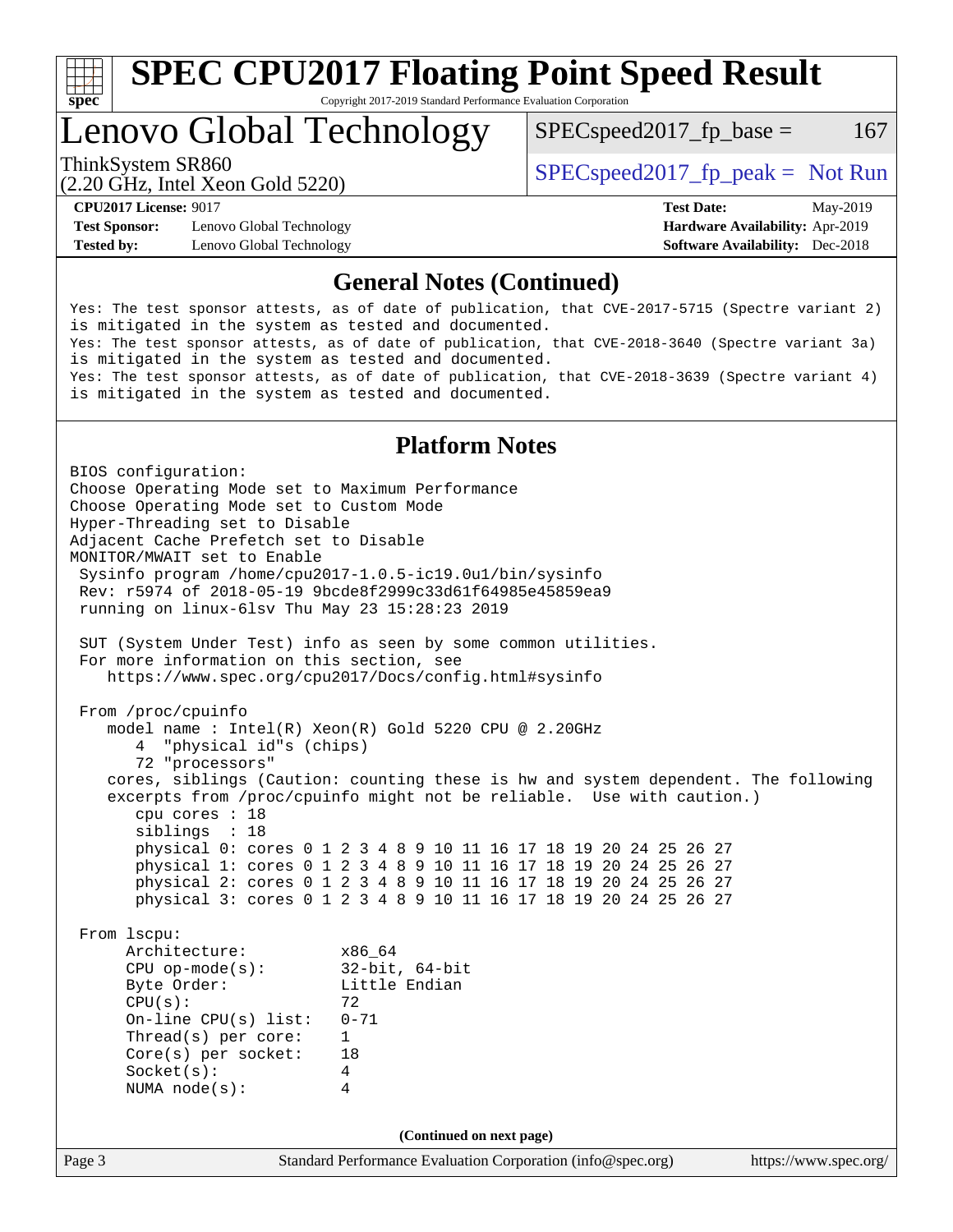

Lenovo Global Technology

 $SPEC speed2017_fp\_base = 167$ 

(2.20 GHz, Intel Xeon Gold 5220)

ThinkSystem SR860<br>  $(2.20 \text{ GHz. Intel Yoon Gold } 5220)$  [SPECspeed2017\\_fp\\_peak =](http://www.spec.org/auto/cpu2017/Docs/result-fields.html#SPECspeed2017fppeak) Not Run

**[CPU2017 License:](http://www.spec.org/auto/cpu2017/Docs/result-fields.html#CPU2017License)** 9017 **[Test Date:](http://www.spec.org/auto/cpu2017/Docs/result-fields.html#TestDate)** May-2019

**[Test Sponsor:](http://www.spec.org/auto/cpu2017/Docs/result-fields.html#TestSponsor)** Lenovo Global Technology **[Hardware Availability:](http://www.spec.org/auto/cpu2017/Docs/result-fields.html#HardwareAvailability)** Apr-2019 **[Tested by:](http://www.spec.org/auto/cpu2017/Docs/result-fields.html#Testedby)** Lenovo Global Technology **[Software Availability:](http://www.spec.org/auto/cpu2017/Docs/result-fields.html#SoftwareAvailability)** Dec-2018

#### **[Platform Notes \(Continued\)](http://www.spec.org/auto/cpu2017/Docs/result-fields.html#PlatformNotes)**

| Vendor ID:               | GenuineIntel                                                                         |
|--------------------------|--------------------------------------------------------------------------------------|
| CPU family:              | 6                                                                                    |
| Model:                   | 85                                                                                   |
| Model name:              | $Intel(R)$ Xeon $(R)$ Gold 5220 CPU @ 2.20GHz                                        |
| Stepping:                | 6                                                                                    |
| CPU MHz:                 | 2200.000                                                                             |
| $CPU$ $max$ $MHz$ :      | 3900.0000                                                                            |
| CPU min MHz:             | 1000.0000                                                                            |
| BogoMIPS:                | 4400.00                                                                              |
| Virtualization:          | $VT - x$                                                                             |
| L1d cache:               | 32K                                                                                  |
| $L1i$ cache:             | 32K                                                                                  |
| $L2$ cache:              | 1024K                                                                                |
| $L3$ cache:              | 25344K                                                                               |
| NUMA node0 CPU(s):       | $0 - 17$                                                                             |
| NUMA $node1$ $CPU(s):$   | $18 - 35$                                                                            |
| NUMA $node2$ $CPU(s):$   | $36 - 53$                                                                            |
| NUMA node3 CPU(s):       | $54 - 71$                                                                            |
| Flags:                   | fpu vme de pse tsc msr pae mce cx8 apic sep mtrr pqe mca cmov                        |
|                          | pat pse36 clflush dts acpi mmx fxsr sse sse2 ss ht tm pbe syscall nx pdpelgb rdtscp  |
|                          | lm constant_tsc art arch_perfmon pebs bts rep_good nopl xtopology nonstop_tsc cpuid  |
|                          | aperfmperf pni pclmulqdq dtes64 monitor ds_cpl vmx smx est tm2 ssse3 sdbg fma cx16   |
|                          | xtpr pdcm pcid dca sse4_1 sse4_2 x2apic movbe popcnt tsc_deadline_timer aes xsave    |
|                          | avx f16c rdrand lahf_lm abm 3dnowprefetch cpuid_fault epb cat_13 cdp_13              |
|                          | invpcid_single ssbd mba ibrs ibpb stibp tpr_shadow vnmi flexpriority ept vpid        |
|                          | fsgsbase tsc_adjust bmil hle avx2 smep bmi2 erms invpcid rtm cqm mpx rdt_a avx512f   |
|                          | avx512dq rdseed adx smap clflushopt clwb intel_pt avx512cd avx512bw avx512vl         |
|                          | xsaveopt xsavec xgetbvl xsaves cqm_llc cqm_occup_llc cqm_mbm_total cqm_mbm_local     |
|                          | dtherm ida arat pln pts pku ospke avx512_vnni flush_lld arch_capabilities            |
|                          |                                                                                      |
| /proc/cpuinfo cache data |                                                                                      |
| cache size $: 25344$ KB  |                                                                                      |
|                          |                                                                                      |
|                          | From numactl --hardware WARNING: a numactl 'node' might or might not correspond to a |
| physical chip.           |                                                                                      |
| $\blacksquare$           |                                                                                      |

phy available: 4 nodes (0-3) node 0 cpus: 0 1 2 3 4 5 6 7 8 9 10 11 12 13 14 15 16 17 node 0 size: 193132 MB node 0 free: 192818 MB node 1 cpus: 18 19 20 21 22 23 24 25 26 27 28 29 30 31 32 33 34 35 node 1 size: 193522 MB node 1 free: 193311 MB node 2 cpus: 36 37 38 39 40 41 42 43 44 45 46 47 48 49 50 51 52 53 node 2 size: 193522 MB node 2 free: 180325 MB node 3 cpus: 54 55 56 57 58 59 60 61 62 63 64 65 66 67 68 69 70 71 node 3 size: 193490 MB

**(Continued on next page)**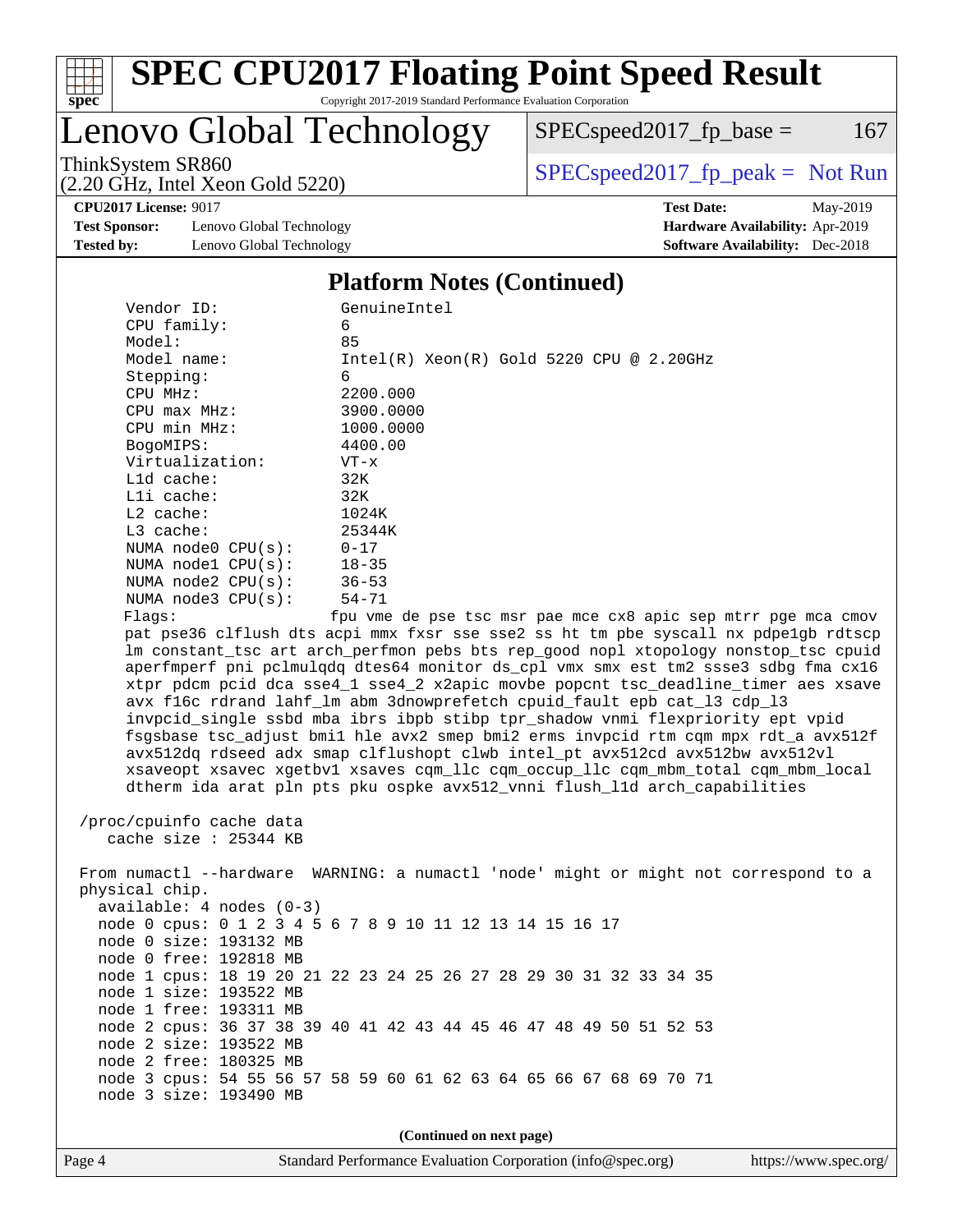| ĦТ<br>spec <sup>®</sup>                                                                                                                                                                                   | <b>SPEC CPU2017 Floating Point Speed Result</b><br>Copyright 2017-2019 Standard Performance Evaluation Corporation                                                                                                                                                                                                                                                                                                                                                                                                                                                                                                                                                                                                                                                                                                                                                                                                                                                                                                                                                          |                                        |          |
|-----------------------------------------------------------------------------------------------------------------------------------------------------------------------------------------------------------|-----------------------------------------------------------------------------------------------------------------------------------------------------------------------------------------------------------------------------------------------------------------------------------------------------------------------------------------------------------------------------------------------------------------------------------------------------------------------------------------------------------------------------------------------------------------------------------------------------------------------------------------------------------------------------------------------------------------------------------------------------------------------------------------------------------------------------------------------------------------------------------------------------------------------------------------------------------------------------------------------------------------------------------------------------------------------------|----------------------------------------|----------|
|                                                                                                                                                                                                           | Lenovo Global Technology                                                                                                                                                                                                                                                                                                                                                                                                                                                                                                                                                                                                                                                                                                                                                                                                                                                                                                                                                                                                                                                    | $SPEC speed2017fp base =$              | 167      |
| ThinkSystem SR860                                                                                                                                                                                         | (2.20 GHz, Intel Xeon Gold 5220)                                                                                                                                                                                                                                                                                                                                                                                                                                                                                                                                                                                                                                                                                                                                                                                                                                                                                                                                                                                                                                            | $SPEC speed2017fr peak = Not Run$      |          |
| <b>CPU2017 License: 9017</b>                                                                                                                                                                              |                                                                                                                                                                                                                                                                                                                                                                                                                                                                                                                                                                                                                                                                                                                                                                                                                                                                                                                                                                                                                                                                             | <b>Test Date:</b>                      | May-2019 |
| <b>Test Sponsor:</b>                                                                                                                                                                                      | Lenovo Global Technology                                                                                                                                                                                                                                                                                                                                                                                                                                                                                                                                                                                                                                                                                                                                                                                                                                                                                                                                                                                                                                                    | Hardware Availability: Apr-2019        |          |
| <b>Tested by:</b>                                                                                                                                                                                         | Lenovo Global Technology                                                                                                                                                                                                                                                                                                                                                                                                                                                                                                                                                                                                                                                                                                                                                                                                                                                                                                                                                                                                                                                    | <b>Software Availability:</b> Dec-2018 |          |
|                                                                                                                                                                                                           | <b>Platform Notes (Continued)</b>                                                                                                                                                                                                                                                                                                                                                                                                                                                                                                                                                                                                                                                                                                                                                                                                                                                                                                                                                                                                                                           |                                        |          |
| node distances:<br>node<br>$\overline{0}$<br>0:<br>1:<br>2:<br>3:<br>31<br>From /proc/meminfo<br>MemTotal:<br>Hugepagesize:<br>SuSE-release:<br>os-release:<br>ID="sles"<br>uname $-a$ :<br>IBPB, IBRS_FW | node 3 free: 193274 MB<br>$\mathbf{1}$<br>3<br>2<br>10 21<br>21<br>31<br>21 10<br>31<br>21<br>21 31<br>10<br>21<br>21<br>21<br>10<br>792235716 kB<br>HugePages_Total:<br>0<br>2048 kB<br>From /etc/*release* /etc/*version*<br>SUSE Linux Enterprise Server 12 (x86_64)<br>$VERSION = 12$<br>PATCHLEVEL = 4<br># This file is deprecated and will be removed in a future service pack or release.<br># Please check /etc/os-release for details about this release.<br>NAME="SLES"<br>VERSION="12-SP4"<br>VERSION ID="12.4"<br>PRETTY_NAME="SUSE Linux Enterprise Server 12 SP4"<br>$ANSI$ _COLOR=" $0:32$ "<br>CPE_NAME="cpe:/o:suse:sles:12:sp4"<br>Linux linux-61sv 4.12.14-94.41-default #1 SMP Wed Oct 31 12:25:04 UTC 2018 (3090901)<br>x86_64 x86_64 x86_64 GNU/Linux<br>Kernel self-reported vulnerability status:<br>CVE-2017-5754 (Meltdown):<br>Not affected<br>CVE-2017-5753 (Spectre variant 1): Mitigation: __user pointer sanitization<br>CVE-2017-5715 (Spectre variant 2): Mitigation: Indirect Branch Restricted Speculation,<br>run-level 3 May 23 15:25 |                                        |          |
| Filesystem<br>tmpfs                                                                                                                                                                                       | SPEC is set to: /home/cpu2017-1.0.5-ic19.0u1<br>Size Used Avail Use% Mounted on<br>Type<br>tmpfs 800G 8.3G 792G<br>Additional information from dmidecode follows. WARNING: Use caution when you interpret                                                                                                                                                                                                                                                                                                                                                                                                                                                                                                                                                                                                                                                                                                                                                                                                                                                                   | $2\%$ /home                            |          |
|                                                                                                                                                                                                           |                                                                                                                                                                                                                                                                                                                                                                                                                                                                                                                                                                                                                                                                                                                                                                                                                                                                                                                                                                                                                                                                             |                                        |          |
|                                                                                                                                                                                                           | (Continued on next page)                                                                                                                                                                                                                                                                                                                                                                                                                                                                                                                                                                                                                                                                                                                                                                                                                                                                                                                                                                                                                                                    |                                        |          |
| Page 5                                                                                                                                                                                                    | Standard Performance Evaluation Corporation (info@spec.org)                                                                                                                                                                                                                                                                                                                                                                                                                                                                                                                                                                                                                                                                                                                                                                                                                                                                                                                                                                                                                 | https://www.spec.org/                  |          |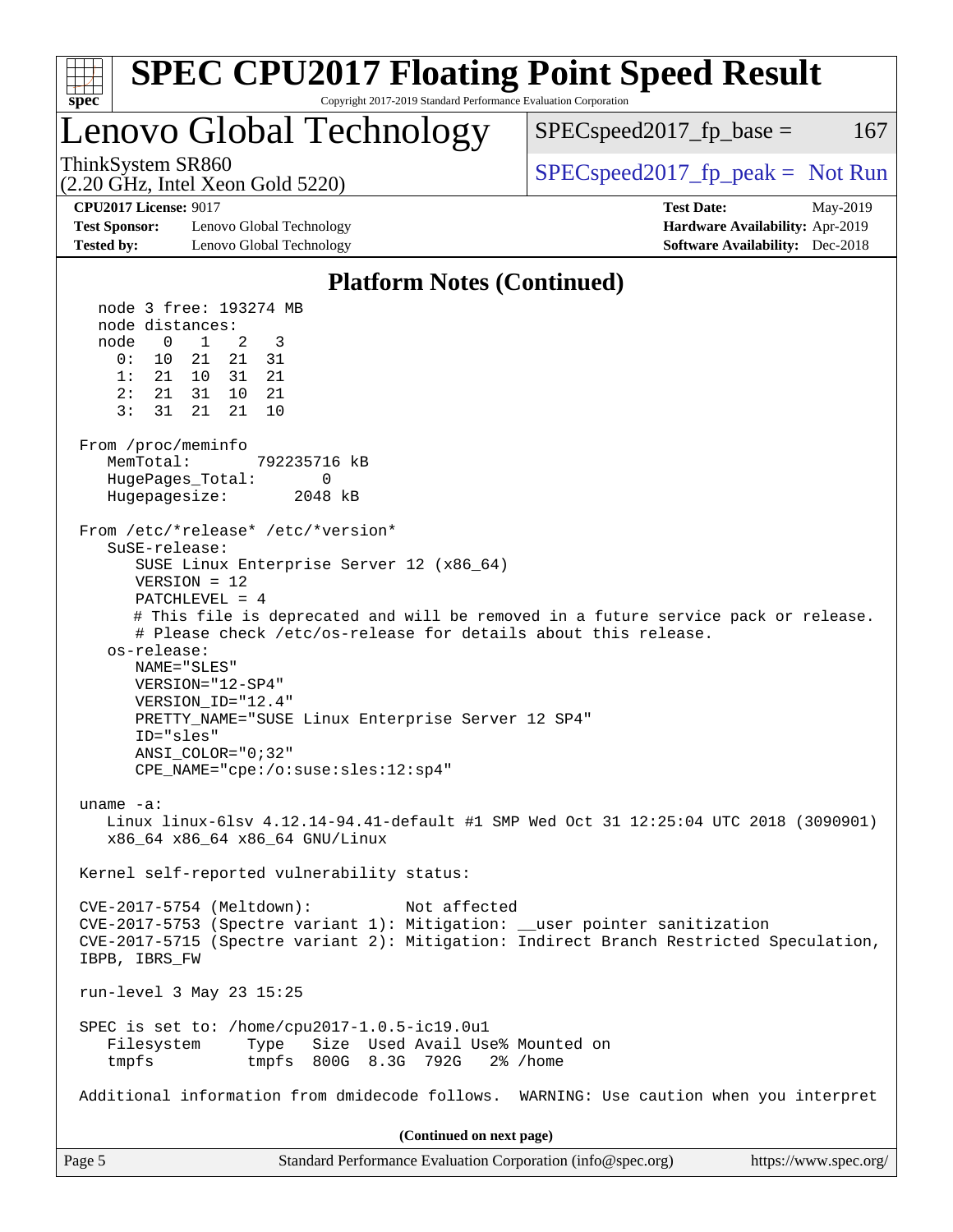

# Lenovo Global Technology

ThinkSystem SR860<br>  $SPEC speed2017$  [p\_peak = Not Run

 $SPEC speed2017_fp\_base = 167$ 

(2.20 GHz, Intel Xeon Gold 5220)

**[Test Sponsor:](http://www.spec.org/auto/cpu2017/Docs/result-fields.html#TestSponsor)** Lenovo Global Technology **[Hardware Availability:](http://www.spec.org/auto/cpu2017/Docs/result-fields.html#HardwareAvailability)** Apr-2019 **[Tested by:](http://www.spec.org/auto/cpu2017/Docs/result-fields.html#Testedby)** Lenovo Global Technology **[Software Availability:](http://www.spec.org/auto/cpu2017/Docs/result-fields.html#SoftwareAvailability)** Dec-2018

**[CPU2017 License:](http://www.spec.org/auto/cpu2017/Docs/result-fields.html#CPU2017License)** 9017 **[Test Date:](http://www.spec.org/auto/cpu2017/Docs/result-fields.html#TestDate)** May-2019

### **[Platform Notes \(Continued\)](http://www.spec.org/auto/cpu2017/Docs/result-fields.html#PlatformNotes)**

 this section. The 'dmidecode' program reads system data which is "intended to allow hardware to be accurately determined", but the intent may not be met, as there are frequent changes to hardware, firmware, and the "DMTF SMBIOS" standard. BIOS Lenovo -[TEE135T-2.10]- 03/21/2019

Memory:

48x Samsung M393A2K43BB1-CTD 16 GB 2 rank 2666

(End of data from sysinfo program)

## **[Compiler Version Notes](http://www.spec.org/auto/cpu2017/Docs/result-fields.html#CompilerVersionNotes)**

============================================================================== CC  $619.1$ bm s(base)  $638.$ imagick s(base) 644.nab s(base) ------------------------------------------------------------------------------ Intel(R) C Intel(R) 64 Compiler for applications running on Intel(R) 64, Version 19.0.1.144 Build 20181018 Copyright (C) 1985-2018 Intel Corporation. All rights reserved. ------------------------------------------------------------------------------ ============================================================================== FC 607.cactuBSSN\_s(base) ------------------------------------------------------------------------------ Intel(R) C++ Intel(R) 64 Compiler for applications running on Intel(R) 64, Version 19.0.1.144 Build 20181018 Copyright (C) 1985-2018 Intel Corporation. All rights reserved. Intel(R) C Intel(R) 64 Compiler for applications running on Intel(R)  $64$ , Version 19.0.1.144 Build 20181018 Copyright (C) 1985-2018 Intel Corporation. All rights reserved. Intel(R) Fortran Intel(R) 64 Compiler for applications running on Intel(R) 64, Version 19.0.1.144 Build 20181018 Copyright (C) 1985-2018 Intel Corporation. All rights reserved. ------------------------------------------------------------------------------ ============================================================================== FC 603.bwaves\_s(base) 649.fotonik3d\_s(base) 654.roms\_s(base) ------------------------------------------------------------------------------ Intel(R) Fortran Intel(R) 64 Compiler for applications running on Intel(R) 64, Version 19.0.1.144 Build 20181018 Copyright (C) 1985-2018 Intel Corporation. All rights reserved. ------------------------------------------------------------------------------ ============================================================================== CC  $621.wrf$  s(base)  $627.cam4$  s(base) 628.pop2 s(base) ------------------------------------------------------------------------------ Intel(R) Fortran Intel(R) 64 Compiler for applications running on Intel(R) 64, Version 19.0.1.144 Build 20181018

**(Continued on next page)**

| Page 6<br>Standard Performance Evaluation Corporation (info@spec.org)<br>https://www.spec.org/ |
|------------------------------------------------------------------------------------------------|
|------------------------------------------------------------------------------------------------|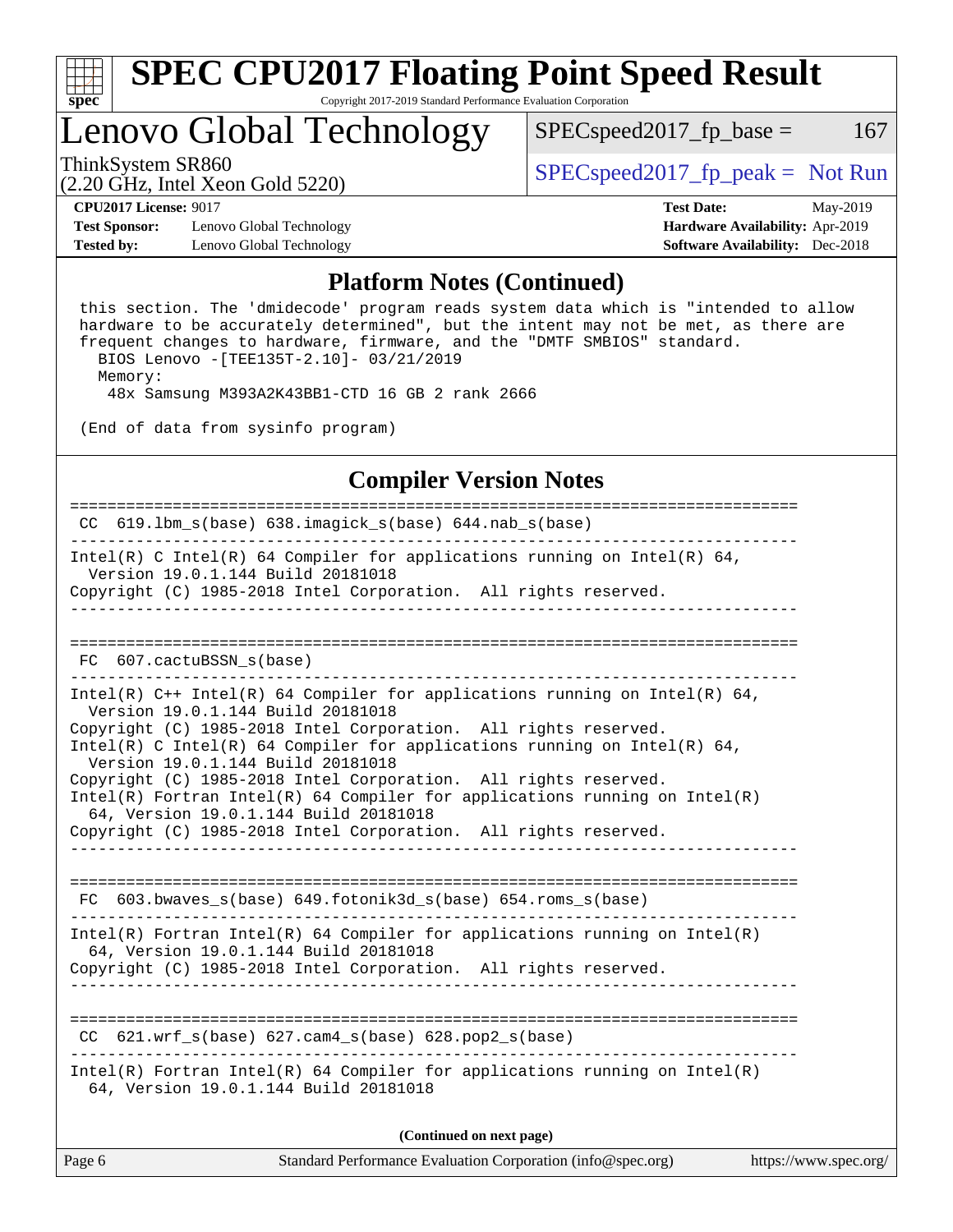

# Lenovo Global Technology

 $SPEC speed2017<sub>fr</sub> base = 167$ 

(2.20 GHz, Intel Xeon Gold 5220)

ThinkSystem SR860<br>  $SPEC speed2017<sub>rfp</sub> peak = Not Run$ 

**[Test Sponsor:](http://www.spec.org/auto/cpu2017/Docs/result-fields.html#TestSponsor)** Lenovo Global Technology **[Hardware Availability:](http://www.spec.org/auto/cpu2017/Docs/result-fields.html#HardwareAvailability)** Apr-2019 **[Tested by:](http://www.spec.org/auto/cpu2017/Docs/result-fields.html#Testedby)** Lenovo Global Technology **[Software Availability:](http://www.spec.org/auto/cpu2017/Docs/result-fields.html#SoftwareAvailability)** Dec-2018

**[CPU2017 License:](http://www.spec.org/auto/cpu2017/Docs/result-fields.html#CPU2017License)** 9017 **[Test Date:](http://www.spec.org/auto/cpu2017/Docs/result-fields.html#TestDate)** May-2019

## **[Compiler Version Notes \(Continued\)](http://www.spec.org/auto/cpu2017/Docs/result-fields.html#CompilerVersionNotes)**

Copyright (C) 1985-2018 Intel Corporation. All rights reserved. Intel(R) C Intel(R) 64 Compiler for applications running on Intel(R)  $64$ , Version 19.0.1.144 Build 20181018 Copyright (C) 1985-2018 Intel Corporation. All rights reserved. ------------------------------------------------------------------------------

# **[Base Compiler Invocation](http://www.spec.org/auto/cpu2017/Docs/result-fields.html#BaseCompilerInvocation)**

[C benchmarks](http://www.spec.org/auto/cpu2017/Docs/result-fields.html#Cbenchmarks): [icc -m64 -std=c11](http://www.spec.org/cpu2017/results/res2019q3/cpu2017-20190625-15637.flags.html#user_CCbase_intel_icc_64bit_c11_33ee0cdaae7deeeab2a9725423ba97205ce30f63b9926c2519791662299b76a0318f32ddfffdc46587804de3178b4f9328c46fa7c2b0cd779d7a61945c91cd35)

[Fortran benchmarks](http://www.spec.org/auto/cpu2017/Docs/result-fields.html#Fortranbenchmarks): [ifort -m64](http://www.spec.org/cpu2017/results/res2019q3/cpu2017-20190625-15637.flags.html#user_FCbase_intel_ifort_64bit_24f2bb282fbaeffd6157abe4f878425411749daecae9a33200eee2bee2fe76f3b89351d69a8130dd5949958ce389cf37ff59a95e7a40d588e8d3a57e0c3fd751)

[Benchmarks using both Fortran and C](http://www.spec.org/auto/cpu2017/Docs/result-fields.html#BenchmarksusingbothFortranandC): [ifort -m64](http://www.spec.org/cpu2017/results/res2019q3/cpu2017-20190625-15637.flags.html#user_CC_FCbase_intel_ifort_64bit_24f2bb282fbaeffd6157abe4f878425411749daecae9a33200eee2bee2fe76f3b89351d69a8130dd5949958ce389cf37ff59a95e7a40d588e8d3a57e0c3fd751) [icc -m64 -std=c11](http://www.spec.org/cpu2017/results/res2019q3/cpu2017-20190625-15637.flags.html#user_CC_FCbase_intel_icc_64bit_c11_33ee0cdaae7deeeab2a9725423ba97205ce30f63b9926c2519791662299b76a0318f32ddfffdc46587804de3178b4f9328c46fa7c2b0cd779d7a61945c91cd35)

[Benchmarks using Fortran, C, and C++:](http://www.spec.org/auto/cpu2017/Docs/result-fields.html#BenchmarksusingFortranCandCXX) [icpc -m64](http://www.spec.org/cpu2017/results/res2019q3/cpu2017-20190625-15637.flags.html#user_CC_CXX_FCbase_intel_icpc_64bit_4ecb2543ae3f1412ef961e0650ca070fec7b7afdcd6ed48761b84423119d1bf6bdf5cad15b44d48e7256388bc77273b966e5eb805aefd121eb22e9299b2ec9d9) [icc -m64 -std=c11](http://www.spec.org/cpu2017/results/res2019q3/cpu2017-20190625-15637.flags.html#user_CC_CXX_FCbase_intel_icc_64bit_c11_33ee0cdaae7deeeab2a9725423ba97205ce30f63b9926c2519791662299b76a0318f32ddfffdc46587804de3178b4f9328c46fa7c2b0cd779d7a61945c91cd35) [ifort -m64](http://www.spec.org/cpu2017/results/res2019q3/cpu2017-20190625-15637.flags.html#user_CC_CXX_FCbase_intel_ifort_64bit_24f2bb282fbaeffd6157abe4f878425411749daecae9a33200eee2bee2fe76f3b89351d69a8130dd5949958ce389cf37ff59a95e7a40d588e8d3a57e0c3fd751)

# **[Base Portability Flags](http://www.spec.org/auto/cpu2017/Docs/result-fields.html#BasePortabilityFlags)**

 603.bwaves\_s: [-DSPEC\\_LP64](http://www.spec.org/cpu2017/results/res2019q3/cpu2017-20190625-15637.flags.html#suite_basePORTABILITY603_bwaves_s_DSPEC_LP64) 607.cactuBSSN\_s: [-DSPEC\\_LP64](http://www.spec.org/cpu2017/results/res2019q3/cpu2017-20190625-15637.flags.html#suite_basePORTABILITY607_cactuBSSN_s_DSPEC_LP64) 619.lbm\_s: [-DSPEC\\_LP64](http://www.spec.org/cpu2017/results/res2019q3/cpu2017-20190625-15637.flags.html#suite_basePORTABILITY619_lbm_s_DSPEC_LP64) 621.wrf\_s: [-DSPEC\\_LP64](http://www.spec.org/cpu2017/results/res2019q3/cpu2017-20190625-15637.flags.html#suite_basePORTABILITY621_wrf_s_DSPEC_LP64) [-DSPEC\\_CASE\\_FLAG](http://www.spec.org/cpu2017/results/res2019q3/cpu2017-20190625-15637.flags.html#b621.wrf_s_baseCPORTABILITY_DSPEC_CASE_FLAG) [-convert big\\_endian](http://www.spec.org/cpu2017/results/res2019q3/cpu2017-20190625-15637.flags.html#user_baseFPORTABILITY621_wrf_s_convert_big_endian_c3194028bc08c63ac5d04de18c48ce6d347e4e562e8892b8bdbdc0214820426deb8554edfa529a3fb25a586e65a3d812c835984020483e7e73212c4d31a38223) 627.cam4\_s: [-DSPEC\\_LP64](http://www.spec.org/cpu2017/results/res2019q3/cpu2017-20190625-15637.flags.html#suite_basePORTABILITY627_cam4_s_DSPEC_LP64) [-DSPEC\\_CASE\\_FLAG](http://www.spec.org/cpu2017/results/res2019q3/cpu2017-20190625-15637.flags.html#b627.cam4_s_baseCPORTABILITY_DSPEC_CASE_FLAG) 628.pop2\_s: [-DSPEC\\_LP64](http://www.spec.org/cpu2017/results/res2019q3/cpu2017-20190625-15637.flags.html#suite_basePORTABILITY628_pop2_s_DSPEC_LP64) [-DSPEC\\_CASE\\_FLAG](http://www.spec.org/cpu2017/results/res2019q3/cpu2017-20190625-15637.flags.html#b628.pop2_s_baseCPORTABILITY_DSPEC_CASE_FLAG) [-convert big\\_endian](http://www.spec.org/cpu2017/results/res2019q3/cpu2017-20190625-15637.flags.html#user_baseFPORTABILITY628_pop2_s_convert_big_endian_c3194028bc08c63ac5d04de18c48ce6d347e4e562e8892b8bdbdc0214820426deb8554edfa529a3fb25a586e65a3d812c835984020483e7e73212c4d31a38223) [-assume byterecl](http://www.spec.org/cpu2017/results/res2019q3/cpu2017-20190625-15637.flags.html#user_baseFPORTABILITY628_pop2_s_assume_byterecl_7e47d18b9513cf18525430bbf0f2177aa9bf368bc7a059c09b2c06a34b53bd3447c950d3f8d6c70e3faf3a05c8557d66a5798b567902e8849adc142926523472) 638.imagick\_s: [-DSPEC\\_LP64](http://www.spec.org/cpu2017/results/res2019q3/cpu2017-20190625-15637.flags.html#suite_basePORTABILITY638_imagick_s_DSPEC_LP64) 644.nab\_s: [-DSPEC\\_LP64](http://www.spec.org/cpu2017/results/res2019q3/cpu2017-20190625-15637.flags.html#suite_basePORTABILITY644_nab_s_DSPEC_LP64) 649.fotonik3d\_s: [-DSPEC\\_LP64](http://www.spec.org/cpu2017/results/res2019q3/cpu2017-20190625-15637.flags.html#suite_basePORTABILITY649_fotonik3d_s_DSPEC_LP64) 654.roms\_s: [-DSPEC\\_LP64](http://www.spec.org/cpu2017/results/res2019q3/cpu2017-20190625-15637.flags.html#suite_basePORTABILITY654_roms_s_DSPEC_LP64)

# **[Base Optimization Flags](http://www.spec.org/auto/cpu2017/Docs/result-fields.html#BaseOptimizationFlags)**

[C benchmarks](http://www.spec.org/auto/cpu2017/Docs/result-fields.html#Cbenchmarks):

[-xCORE-AVX512](http://www.spec.org/cpu2017/results/res2019q3/cpu2017-20190625-15637.flags.html#user_CCbase_f-xCORE-AVX512) [-ipo](http://www.spec.org/cpu2017/results/res2019q3/cpu2017-20190625-15637.flags.html#user_CCbase_f-ipo) [-O3](http://www.spec.org/cpu2017/results/res2019q3/cpu2017-20190625-15637.flags.html#user_CCbase_f-O3) [-no-prec-div](http://www.spec.org/cpu2017/results/res2019q3/cpu2017-20190625-15637.flags.html#user_CCbase_f-no-prec-div) [-qopt-prefetch](http://www.spec.org/cpu2017/results/res2019q3/cpu2017-20190625-15637.flags.html#user_CCbase_f-qopt-prefetch) [-ffinite-math-only](http://www.spec.org/cpu2017/results/res2019q3/cpu2017-20190625-15637.flags.html#user_CCbase_f_finite_math_only_cb91587bd2077682c4b38af759c288ed7c732db004271a9512da14a4f8007909a5f1427ecbf1a0fb78ff2a814402c6114ac565ca162485bbcae155b5e4258871) [-qopt-mem-layout-trans=4](http://www.spec.org/cpu2017/results/res2019q3/cpu2017-20190625-15637.flags.html#user_CCbase_f-qopt-mem-layout-trans_fa39e755916c150a61361b7846f310bcdf6f04e385ef281cadf3647acec3f0ae266d1a1d22d972a7087a248fd4e6ca390a3634700869573d231a252c784941a8) [-qopenmp](http://www.spec.org/cpu2017/results/res2019q3/cpu2017-20190625-15637.flags.html#user_CCbase_qopenmp_16be0c44f24f464004c6784a7acb94aca937f053568ce72f94b139a11c7c168634a55f6653758ddd83bcf7b8463e8028bb0b48b77bcddc6b78d5d95bb1df2967) [-DSPEC\\_OPENMP](http://www.spec.org/cpu2017/results/res2019q3/cpu2017-20190625-15637.flags.html#suite_CCbase_DSPEC_OPENMP)

**(Continued on next page)**

Page 7 Standard Performance Evaluation Corporation [\(info@spec.org\)](mailto:info@spec.org) <https://www.spec.org/>